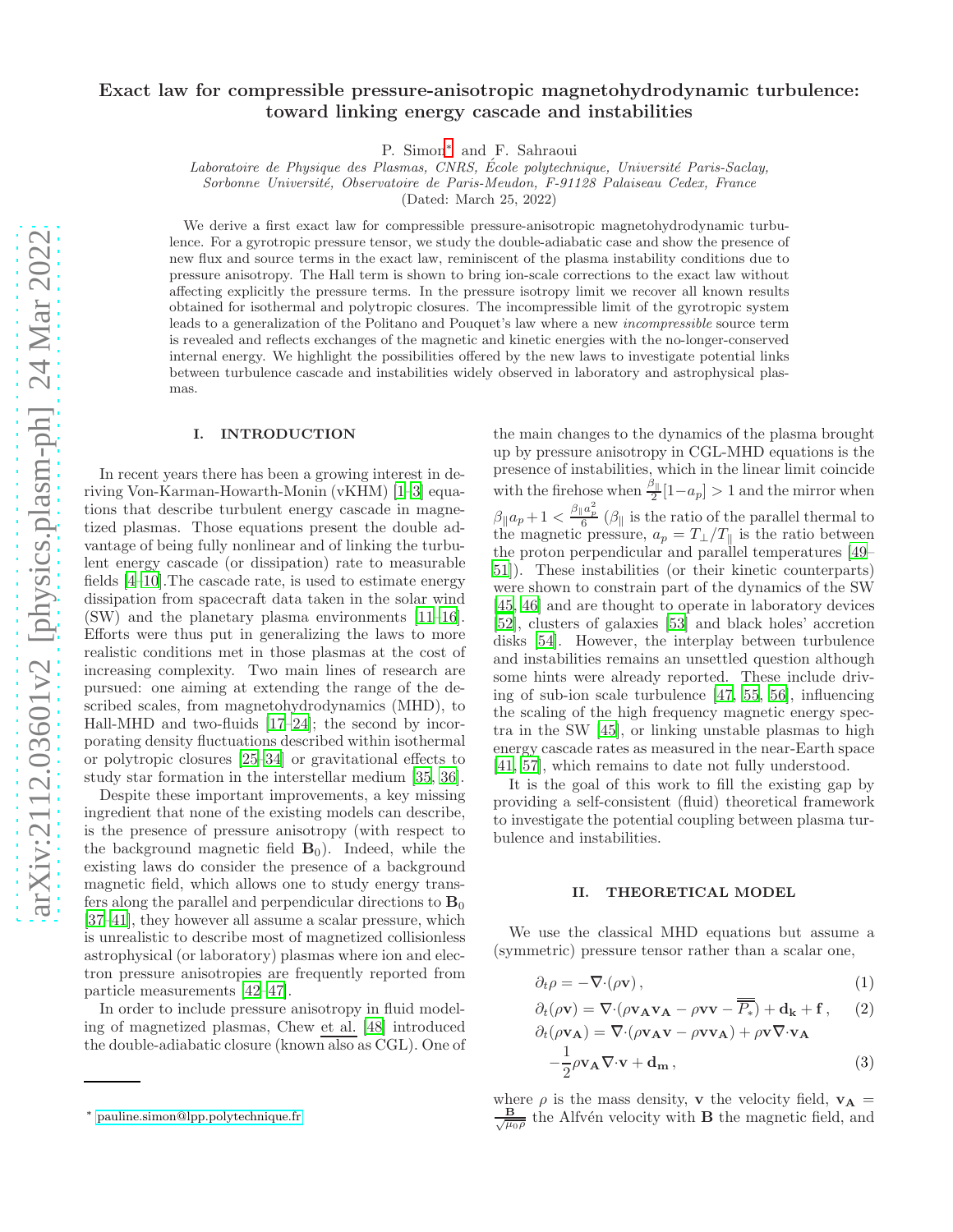$\overline{\overline{P_*}} = \overline{\overline{P}} + \overline{\overline{P}}_M$  is the total pressure tensor, i.e., the sum of the pressure tensor  $\overline{P}$  and the magnetic pressure tensor  $\overline{\overline{P}}_M = P_M \overline{\overline{I}} = (\rho v_A^2/2) \overline{\overline{I}}$  ( $\overline{\overline{I}}$  is the identity 3x3 matrix),  $\mathbf{d}_{\mathbf{k}}$  the kinetic viscous dissipation,  $\mathbf{d}_{\mathbf{m}}$  the magnetic diffusivity, f a stationary homogeneous external force assumed to act on the largest scales.

Since we want to derive the exact law for the total energy of the system, equations [\(1\)](#page-0-1)-[\(3\)](#page-0-1) are complemented by that of the (specific) internal energy  $u$ , which reads

<span id="page-1-0"></span>
$$
\partial_t u = -\nabla \cdot (u\mathbf{v}) + u\nabla \cdot \mathbf{v} - \frac{\overline{P}}{\rho} : \nabla \mathbf{v},
$$
 (4)

since P and  $P_*$  are symmetrical tensors, i.e.,  $P_{ij} = P_{ji}$ , the dual product between two of such tensors  $P$  and  $A$ obeys  $P: A = P_{ij}A_{ij} = P_{ji}A_{ij}$ . Equation [\(4\)](#page-1-0), valid for any symmetric pressure tensor when the heat flux is neglected, can be derived from thermodynamical considerations [\[58\]](#page-8-5) or from the moments of the Vlasov-Maxwell equations [\[50](#page-7-15)]. For a scalar pressure, i.e.,  $\overline{\overline{P}} = P\overline{\overline{I}}$ , we recover the equation of the internal energy used in [\[34](#page-7-2)].

Equations  $(1)-(4)$  $(1)-(4)$  will be used in the following section to derive the exact law of interest.

## III. GENERAL EXACT LAW FOR COMPRESSIBLE PRESSURE-ANISOTROPIC MHD TURBULENCE

Following the standard approach used in statistical theories of fully developed turbulence [\[4](#page-6-2)[–6,](#page-6-7) [9\]](#page-6-8), we define the spatial increment (or scale)  $\ell$  connecting two points **x** and **x'** as  $x' = x + \ell$  and introduce the notations,  $\xi(\mathbf{x}) \equiv \xi$ , its conjugate (i.e., taken at the position **x'**)  $\xi(\mathbf{x}') \equiv \xi'$  and the incremental quantity  $\delta \xi \equiv \xi' - \xi$ . These definitions impose that  $\partial_x \xi' = \partial_{x'} \xi = 0$ , while the hypothesis of space homogeneity implies the relations  $\langle \nabla' \cdot \rangle = \nabla_{\ell} \cdot \langle \rangle$  and  $\langle \nabla \cdot \rangle = -\nabla_{\ell} \cdot \langle \rangle$ , where  $\nabla_{\ell}$  denotes the derivative operator along the increment vector  $\ell$  and  $\langle \rangle$  an ensemble average.

We consider the mean correlation function of the total energy  $R_{tot} = (R + R')/2$  with  $R =$  $\langle \rho \mathbf{v} \cdot \mathbf{v}'/2 + \rho \mathbf{v_A} \cdot \mathbf{v_A}'/2 + \rho u' \rangle = R_k + R_B + R_u$  a correlation function taken at the point  $x$  and  $R'$  its conjugate. We remark that if  $x = x'$ ,  $R_{tot} = E$  $\langle \rho v^2/2 + \rho v_A^2/2 + \rho u \rangle$ , i.e. the mean total energy of the system.

Using the property  $\partial_t \langle \rangle = \langle \partial_t \rangle$ , the equations [\(1\)](#page-0-1)-[\(4\)](#page-1-0) written at the independent positions  $x$  then  $x'$  and multiplied by the appropriate variables (e.g., equation [\(2\)](#page-0-1) multiplied by  $\mathbf{v}'$  and the space homogeneity assumption (see [\[34\]](#page-7-2) for more details), we obtain the temporal evolution of the kinetic,  $R_k$ , the magnetic,  $R_B$ , and the internal energy,  $R_u$ , correlators:

<span id="page-1-1"></span>
$$
2 \partial_t R_k = -\nabla_{\ell} \cdot \langle \rho \mathbf{v} \cdot \mathbf{v}' \delta \mathbf{v} + \rho \mathbf{v}_{\mathbf{A}} \cdot \mathbf{v}' \mathbf{v}_{\mathbf{A}} - \rho \mathbf{v} \cdot \mathbf{v}'_{\mathbf{A}} \mathbf{v}'_{\mathbf{A}} \rangle
$$
  
+  $\nabla_{\ell} \cdot \langle \overline{P_*} \cdot \mathbf{v}' - \frac{\rho}{\rho'} \overline{P_*} \cdot \mathbf{v} \rangle + \langle \rho \mathbf{v} \cdot \mathbf{v}' \nabla' \cdot \mathbf{v}' \rangle$   
-  $\langle \frac{\rho}{\rho'} \mathbf{v} \cdot \overline{P_*} \cdot \frac{\nabla' \rho'}{\rho'} + 2 \rho \mathbf{v} \cdot \mathbf{v}'_{\mathbf{A}} \nabla' \cdot \mathbf{v}'_{\mathbf{A}} \rangle + \mathcal{F} + \mathcal{D}_k$ , (5)  
 $2 \partial_t R_B = -\nabla_{\ell} \cdot \langle \rho \mathbf{v}_{\mathbf{A}} \cdot \mathbf{v}'_{\mathbf{A}} \delta \mathbf{v} + \rho \mathbf{v} \cdot \mathbf{v}'_{\mathbf{A}} \mathbf{v}_{\mathbf{A}} \rangle$   
-  $\nabla_{\ell} \cdot \langle \rho \mathbf{v}_{\mathbf{A}} \cdot \mathbf{v}' \mathbf{v}'_{\mathbf{A}} \rangle + \langle \frac{1}{2} \rho \mathbf{v}_{\mathbf{A}} \cdot \mathbf{v}'_{\mathbf{A}} (\nabla' \cdot \mathbf{v}' - \nabla \cdot \mathbf{v}) \rangle$   
+  $\langle \rho \mathbf{v} \cdot \mathbf{v}'_{\mathbf{A}} \nabla \cdot \mathbf{v}_{\mathbf{A}} - \rho \mathbf{v}_{\mathbf{A}} \cdot \mathbf{v}' \nabla' \cdot \mathbf{v}'_{\mathbf{A}} \rangle + \mathcal{D}_m$ , (6)  
 $\partial_t R_u = -\nabla_{\ell} \cdot \langle \rho u' \delta \mathbf{v} \rangle + \langle \rho u' \nabla' \cdot \mathbf{v}' - \frac{\rho}{\rho'} \overline{P'} : \nabla' \mathbf{v}' \rangle$ , (7)

where the terms depending on the forcing, the kinetic, and magnetic dissipation are regrouped respectively in  $\mathcal{F}, \mathcal{D}_k$  and  $\mathcal{D}_m$ . Then the temporal evolution of  $R_{tot}$ is the sum of the relations  $(5)-(7)$  $(5)-(7)$  and of their conjugates (written at position x ′ ). By recognizing the developed form of the structure functions  $\langle \delta (\rho \mathbf{v}) \cdot \delta \mathbf{v} \delta \mathbf{v} \rangle$ ,  $\langle \delta (\rho v_{\bf A}) \cdot \delta v_{\bf A} \delta v \rangle$ ,  $\langle \delta (\rho v_{\bf A}) \cdot \delta v \delta v_{\bf A} \rangle$ ,  $\langle \delta (\rho v) \cdot \delta v_{\bf A} \delta v_{\bf A} \rangle$ ,  $\langle \delta \rho \delta u \delta \mathbf{v} \rangle$ ,  $\langle \delta \rho \delta \langle \overline{P}/\rho \rangle \cdot \delta \mathbf{v} \rangle$  and  $\langle \delta \rho \delta \langle \overline{P}_M/\rho \rangle \cdot \delta \mathbf{v} \rangle$ , the final expression for the temporal evolution of the total energy correlator reads:

$$
4\partial_{t}R_{tot} = \nabla_{\ell} \cdot \left\langle (\delta(\rho \mathbf{v}) \cdot \delta \mathbf{v} + \delta(\rho \mathbf{v}_{A}) \cdot \delta \mathbf{v}_{A} + 2\delta \rho \delta u) \delta \mathbf{v} - (\delta(\rho \mathbf{v}_{A}) \cdot \delta \mathbf{v} + \delta(\rho \mathbf{v}) \cdot \delta \mathbf{v}_{A}) \delta \mathbf{v}_{A} - \delta \rho \delta \left( \frac{\overline{P_{*}}}{\rho} \right) \cdot \delta \mathbf{v} \right\rangle
$$
  
+ 
$$
\left\langle \left( \rho \mathbf{v} \cdot \delta \mathbf{v} + \frac{1}{2} \rho \mathbf{v}_{A} \cdot \delta \mathbf{v}_{A} - \frac{1}{2} \mathbf{v}_{A} \cdot \delta(\rho \mathbf{v}_{A}) + 2\rho \delta u \right) \nabla' \cdot \mathbf{v}' - 2\rho \delta \left( \frac{\overline{P}}{\rho} \right) : \nabla' \mathbf{v}' \right\rangle
$$
  
+ 
$$
\left\langle \left( -\rho' \mathbf{v}' \cdot \delta \mathbf{v} - \frac{1}{2} \rho' \mathbf{v}'_{A} \cdot \delta \mathbf{v}_{A} + \frac{1}{2} \delta(\rho \mathbf{v}_{A}) \cdot \mathbf{v}'_{A} - 2\rho' \delta u \right) \nabla \cdot \mathbf{v} + 2\rho' \delta \left( \frac{\overline{P}}{\rho} \right) : \nabla \mathbf{v} \right\rangle
$$
  
+ 
$$
\left\langle (-2\rho \mathbf{v} \cdot \delta \mathbf{v}_{A} - \rho \mathbf{v}_{A} \cdot \delta \mathbf{v} + \delta(\rho \mathbf{v}) \cdot \mathbf{v}_{A}) \nabla' \cdot \mathbf{v}'_{A} + (2\rho' \mathbf{v}' \cdot \delta \mathbf{v}_{A} + \rho' \mathbf{v}'_{A} \cdot \delta \mathbf{v} - \delta(\rho \mathbf{v}) \cdot \mathbf{v}'_{A}) \nabla \cdot \mathbf{v}_{A} \right\rangle
$$
  
+ 
$$
\left\langle \left( \delta \rho \frac{\overline{P_{*}}}{\rho} \cdot \mathbf{v} - \rho \delta \left( \frac{\overline{P_{*}}}{\rho} \right) \
$$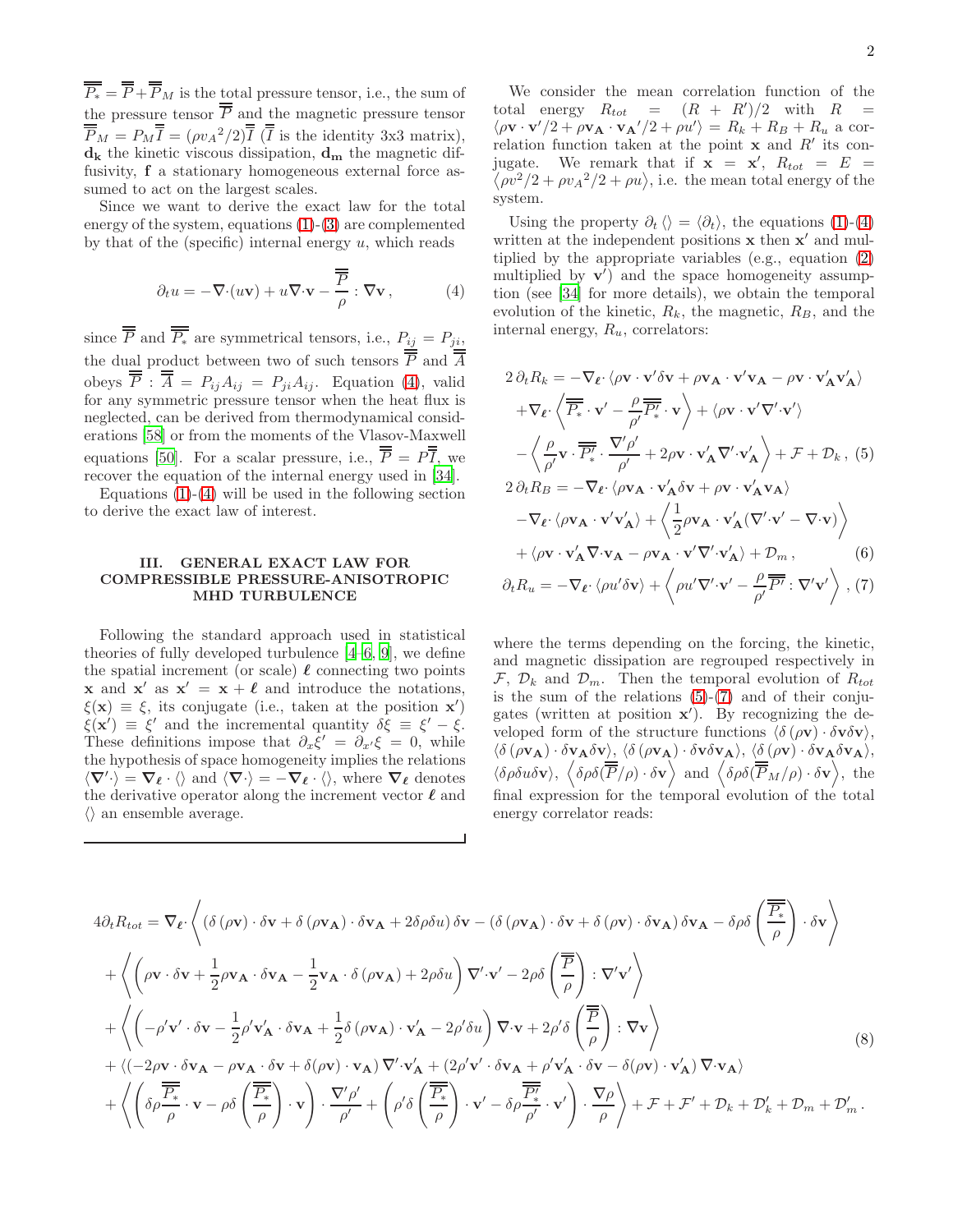From this relation and following the usual assumptions used in fully developed homogeneous turbulence, namely infinite kinetic and magnetic Reynolds numbers, stationary state, balance between forcing (at the largest scales) and dissipation (at the smallest ones) [\[6](#page-6-7), [25](#page-7-1), [59\]](#page-8-6), we obtain the following exact law valid in the inertial range:

<span id="page-2-0"></span>
$$
-4\varepsilon^{\text{MHD}} = \nabla_{\ell} \cdot \mathcal{F}^{\text{MHD}} + \mathcal{S}^{\text{MHD}} + \mathcal{S}^{\text{MHD}} \text{ with}
$$
\n
$$
\mathcal{F}^{\text{MHD}} = \left\langle (\delta (\rho \mathbf{v}) \cdot \delta \mathbf{v} + \delta (\rho \mathbf{v}_{\mathbf{A}}) \cdot \delta \mathbf{v}_{\mathbf{A}} + 2\delta \rho \delta u) \delta \mathbf{v} - (\delta (\rho \mathbf{v}_{\mathbf{A}}) \cdot \delta \mathbf{v} + \delta (\rho \mathbf{v}) \cdot \delta \mathbf{v}_{\mathbf{A}}) \delta \mathbf{v}_{\mathbf{A}} - \delta \rho \delta \left( \frac{\overline{P_{*}}}{\rho} \right) \cdot \delta \mathbf{v} \right\rangle,
$$
\n
$$
\mathcal{S}^{\text{MHD}} = \left\langle \left( \rho \mathbf{v} \cdot \delta \mathbf{v} + \frac{1}{2} \rho \mathbf{v}_{\mathbf{A}} \cdot \delta \mathbf{v}_{\mathbf{A}} - \frac{1}{2} \mathbf{v}_{\mathbf{A}} \cdot \delta (\rho \mathbf{v}_{\mathbf{A}}) + 2\rho \delta u \right) \nabla' \cdot \mathbf{v}' - 2\rho \delta \left( \frac{\overline{P}}{\rho} \right) : \nabla' \mathbf{v}' \right\rangle
$$
\n
$$
+ \left\langle (-2\rho \mathbf{v} \cdot \delta \mathbf{v}_{\mathbf{A}} - \rho \mathbf{v}_{\mathbf{A}} \cdot \delta \mathbf{v} + \delta (\rho \mathbf{v}) \cdot \mathbf{v}_{\mathbf{A}} \right\rangle \nabla' \cdot \mathbf{v}'_{\mathbf{A}} \rangle + \left\langle \left( \delta \rho \frac{\overline{P_{*}}}{\rho} \cdot \mathbf{v} - \rho \delta \left( \frac{\overline{P_{*}}}{\rho} \right) \cdot \mathbf{v} \right) \cdot \frac{\nabla' \rho'}{\rho'} \right\rangle,
$$
\n(9)\n
$$
\mathcal{S}^{\text{MHD}} = \text{conjugate} \left( \mathcal{S}^{\text{MHD}} \right),
$$

where  $\varepsilon^{\text{MHD}}$  is the classical mean energy dissipation rate by unit mass assumed to be equal to the injection rate due to the forcing, i.e.  $\mathcal{F} + \mathcal{F}' \simeq 4\varepsilon^{MHD}$ , and to the cascade rate in the inertial range due to non-linearities. The exact law [\(9\)](#page-2-0) is the first main result of this paper. It is valid for any MHD flow with a (symmetric) pressure tensor when the heat flux is neglected.

As in other compressible exact laws, we can recog-nize the terms introduced by [\[29](#page-7-16)]:  $\mathcal{F}^{\text{MHD}}$  is the flux terms (increment derivative  $\tilde{\nabla}_{\ell} \chi$ ,  $\langle \rangle$ ),  $\mathcal{S}^{\text{MHD}}$  and its conjugate  $S'$ <sup>MHD</sup> are generally known as source terms (see below about the physical meaning of this terminology) where terms in  $\langle \nabla \cdot \mathbf{v} \rangle$  reflect the role of velocity dilatation, terms in  $\langle \nabla \cdot \mathbf{v}_{\mathbf{A}} \rangle$  involve the (compressible) Alfvén speed dilatation and terms in  $\langle \nabla \rho \rangle$  contain density dilatation. Note that some hybrid and the  $\beta$ -dependent terms introduced in [\[29\]](#page-7-16) are hidden in the new structure

function 
$$
\left\langle \delta \rho \delta \left( \frac{\overline{\overline{P_*}}}{\rho} \right) \cdot \delta \mathbf{v} \right\rangle
$$
 and the terms in  $\langle \nabla \rho \rangle$ .

#### <span id="page-2-1"></span>A. Extension to pressure anisotropic Hall-MHD

The extension of the previous MHD model to Hall-MHD flows can be readily obtained by noticing that the only change to the original model is to introduce the Hall term in equation [\(3\)](#page-0-1), while the internal energy equation remains unchanged. Therefore, the changes to the exact law [\(9\)](#page-2-0) will occur through the sole terms that depend on the current density, which were already derived in [\[30\]](#page-7-17) for compressible isothermal MHD, without impacting pressure terms. The final exact law for Hall-MHD thus writes

<span id="page-2-2"></span>
$$
-4\varepsilon^{\text{HMHD}} = -4\varepsilon^{\text{MHD}} + 2d_i \nabla_{\ell} \cdot \langle \overline{\rho \mathbf{J_c} \times \mathbf{v_A}} \times \delta \mathbf{v_A} - \delta(\mathbf{J_c} \times \mathbf{v_A}) \times \overline{\rho \mathbf{v_A}} \rangle
$$
  

$$
- \frac{d_i}{2} \langle (\delta \rho \mathbf{v_A'} \cdot \mathbf{v_A}) \nabla \cdot \mathbf{J_c} - (\delta \rho \mathbf{v_A'} \cdot \mathbf{v_A}) \nabla' \cdot \mathbf{J_c'} \rangle + d_i \langle (\delta \rho \mathbf{J_c} \cdot \mathbf{v_A'}) \nabla \cdot \mathbf{v_A} - (\delta \rho \mathbf{J_c'} \cdot \mathbf{v_A}) \nabla' \cdot \mathbf{v_A'} \rangle. \quad (10)
$$

where  $\varepsilon^{\text{MHD}}$  is given by equation [\(9\)](#page-2-0),  $d_i$  is the ion inertial length, and  $\mathbf{J} = \rho \mathbf{J}_c$  is the current density in Alfvénic units.

#### B. In the isotropic pressure case

When considering a (total) scalar pressure  $\overline{\overline{P}} = P\overline{I}$  the MHD exact law [\(9\)](#page-2-0) takes the form: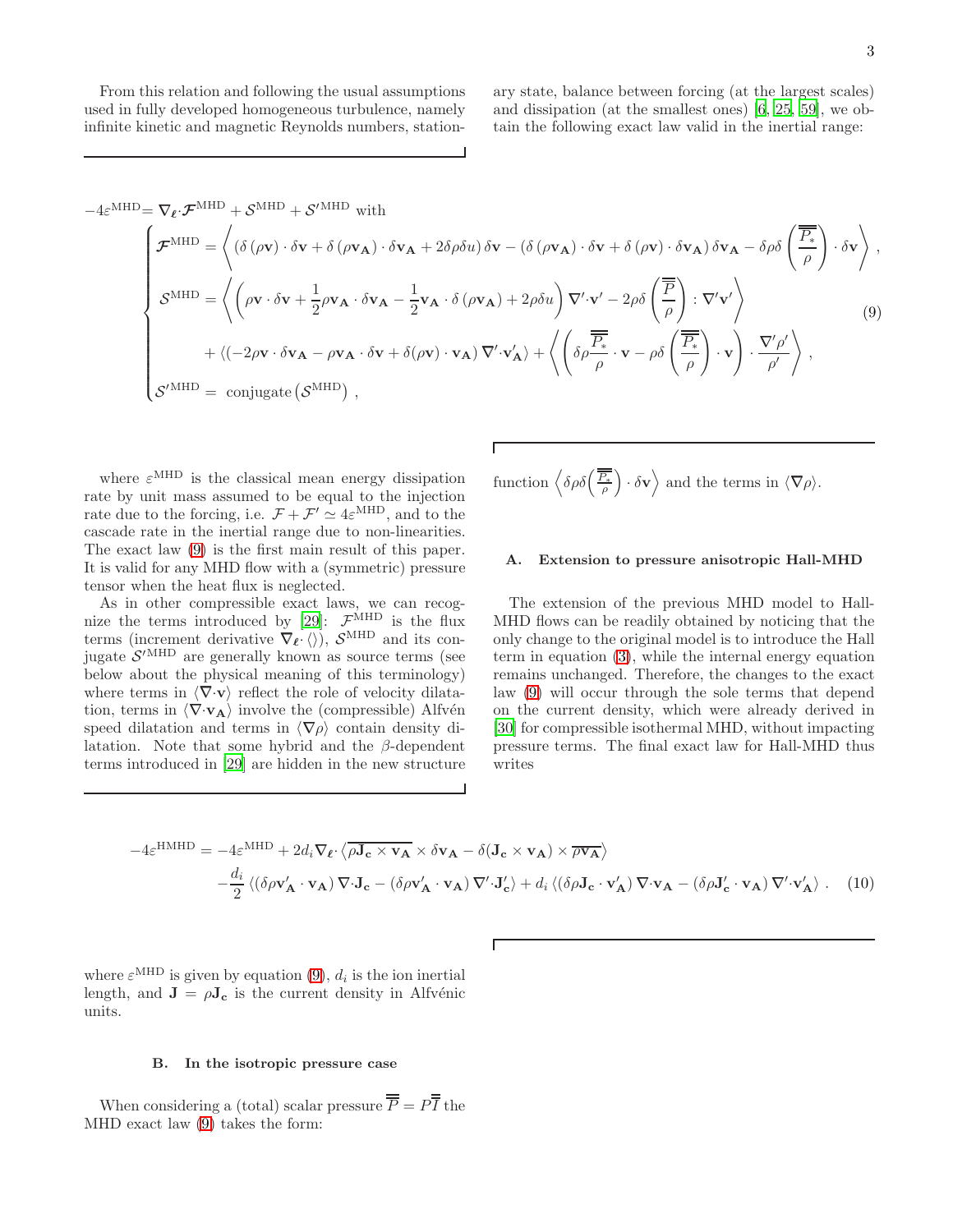<span id="page-3-0"></span> $-4\varepsilon^{\text{MHD}} = \nabla_{\ell} \cdot \boldsymbol{\mathcal{F}}^{\text{MHD}} + \mathcal{S}^{\text{MHD}} + \mathcal{S}'^{\text{MHD}}$  with

$$
\begin{cases}\n\mathcal{F}^{\text{MHD}} = \left\langle \left( \delta \left( \rho \mathbf{v} \right) \cdot \delta \mathbf{v} + \delta \left( \rho \mathbf{v}_{\mathbf{A}} \right) \cdot \delta \mathbf{v}_{\mathbf{A}} + 2 \delta \rho \delta u \right) \delta \mathbf{v} - \left( \delta \left( \rho \mathbf{v}_{\mathbf{A}} \right) \cdot \delta \mathbf{v} + \delta \left( \rho \mathbf{v} \right) \cdot \delta \mathbf{v}_{\mathbf{A}} \right) \delta \mathbf{v}_{\mathbf{A}} - \delta \rho \delta \left( \frac{P_*}{\rho} \right) \delta \mathbf{v} \right\rangle \\
\mathcal{S}^{\text{MHD}} = \left\langle \left( \rho \mathbf{v} \cdot \delta \mathbf{v} + \frac{1}{2} \rho \mathbf{v}_{\mathbf{A}} \cdot \delta \mathbf{v}_{\mathbf{A}} - \frac{1}{2} \mathbf{v}_{\mathbf{A}} \cdot \delta \left( \rho \mathbf{v}_{\mathbf{A}} \right) + 2 \rho \delta u - 2 \rho \delta \left( \frac{P}{\rho} \right) \right) \nabla' \cdot \mathbf{v}' \right\rangle \\
+ \left\langle \left( -2 \rho \mathbf{v} \cdot \delta \mathbf{v}_{\mathbf{A}} - \rho \mathbf{v}_{\mathbf{A}} \cdot \delta \mathbf{v} + \delta (\rho \mathbf{v}) \cdot \mathbf{v}_{\mathbf{A}} \right) \nabla' \cdot \mathbf{v}'_{\mathbf{A}} \right\rangle + \left\langle \left( \delta \rho \frac{P_*}{\rho} \cdot \mathbf{v} - \rho \delta \left( \frac{P_*}{\rho} \right) \cdot \mathbf{v} \right) \cdot \frac{\nabla' \rho'}{\rho'} \right\rangle \\
\mathcal{S}^{\prime \text{MHD}} = \text{conjugate} \left( \mathcal{S}^{\text{MHD}} \right) .\n\end{cases} \tag{11}
$$

One can notice in relation [\(11\)](#page-3-0) the presence of a new flux term that was not recognized as such in the previous models derived for scalar pressure [\[26,](#page-7-18) [29](#page-7-16), [34\]](#page-7-2):

 $\nabla_{\ell} \cdot \left\langle -\delta \rho \delta \left( \frac{\overline{P_*}}{\rho} \right) \cdot \delta \mathbf{v} \right\rangle = \nabla_{\ell} \cdot \left\langle -\delta \rho \delta \left( \frac{P_*}{\rho} \right) \delta \mathbf{v} \right\rangle$ . Using the first law of thermodynamics  $\rho^2 \nabla u = P \nabla \rho$ , one can write the term in  $\nabla' \rho'$  of  $\mathcal{S}^{\text{MHD}}$  of equation [\(11\)](#page-3-0) as (the same holds for its conjugate)

$$
\left\langle \left( \delta(\rho) \frac{P_*}{\rho} \mathbf{v} - \rho \delta \left( \frac{P_*}{\rho} \right) \mathbf{v} \right) \cdot \frac{\nabla' \rho'}{\rho'} \right\rangle = \left\langle \left( \delta \left( \frac{\rho^2}{P} \right) \frac{P_*}{\rho} \mathbf{v} - \delta \left( \frac{P_*}{P} \right) \rho \mathbf{v} \right) \cdot \nabla' u' \right\rangle = \left\langle \frac{P_*}{\rho} \mathbf{v} \cdot \nabla' \rho' - \frac{P'_*}{P'} \nabla' \cdot (\rho u' \mathbf{v}) \right\rangle, \tag{12}
$$

It is worth noting that the  $\beta$ -dependent term introduced by [\[29\]](#page-7-16) is hidden in this line since  $P_*/P = 1 + P_M/P =$ 

 $1 + \beta^{-1}$ . After some other manipulations, we recover the general exact law for isentropic flows derived in [\[34\]](#page-7-2):

<span id="page-3-1"></span>
$$
-4\varepsilon^{\text{MHD}} = \nabla_{\ell} \cdot \langle \delta(\rho \mathbf{v}) \cdot \delta \mathbf{v} \delta \mathbf{v} + \delta(\rho \mathbf{v}_{\mathbf{A}}) \cdot \delta \mathbf{v}_{\mathbf{A}} \delta \mathbf{v} + 2\delta \rho \delta u \delta \mathbf{v} - \delta(\rho \mathbf{v}_{\mathbf{A}}) \cdot \delta \mathbf{v} \delta \mathbf{v}_{\mathbf{A}} - \delta(\rho \mathbf{v}) \cdot \delta \mathbf{v}_{\mathbf{A}} \delta \mathbf{v}_{\mathbf{A}} \rangle
$$
  
+ 
$$
\nabla_{\ell} \cdot \left\langle \left( 1 + \frac{\rho'}{\rho} \right) (P + P_M) \mathbf{v}' - \left( 1 + \frac{\rho}{\rho'} \right) (P' + P_M') \mathbf{v} + \rho' u \mathbf{v}' - \rho u' \mathbf{v} \right\rangle
$$
  
+ 
$$
\left\langle (\nabla' \cdot \mathbf{v}') \left( \rho \mathbf{v} \cdot \delta \mathbf{v} + \rho \mathbf{v}_{\mathbf{A}} \cdot \delta \mathbf{v}_{\mathbf{A}} - \frac{1}{2} \rho' \mathbf{v}_{\mathbf{A}}' \cdot \mathbf{v}_{\mathbf{A}} - \frac{1}{2} \rho \mathbf{v}_{\mathbf{A}} \cdot \mathbf{v}_{\mathbf{A}}' + 2\rho \left( \delta u - \frac{P'}{\rho'} \right) \right) \right\rangle
$$
  
+ 
$$
\left\langle (\nabla \cdot \mathbf{v}) \left( -\rho' \mathbf{v}' \cdot \delta \mathbf{v} - \rho' \mathbf{v}_{\mathbf{A}}' \cdot \delta \mathbf{v}_{\mathbf{A}} - \frac{1}{2} \rho \mathbf{v}_{\mathbf{A}} \cdot \mathbf{v}_{\mathbf{A}}' - \frac{1}{2} \rho' \mathbf{v}_{\mathbf{A}}' \cdot \mathbf{v}_{\mathbf{A}} - 2\rho' \left( \delta u + \frac{P}{\rho} \right) \right) \right\rangle
$$
  
- 
$$
\left\langle (\nabla' \cdot \mathbf{v}_{\mathbf{A}}') (2\rho \mathbf{v} \cdot \delta \mathbf{v}_{\mathbf{A}} - \rho' \mathbf{v}' \cdot \mathbf{v}_{\
$$

It is worth recalling that this exact law is an extension of all scalar pressure models such as the isothermal and polytropic, which can be obtained by introducing the adequate state equation in relation [\(13\)](#page-3-1) (i.e., specifying the relation between the pressure P and the density  $\rho$ ) that are compatible with the isentropic hypothesis [\[34\]](#page-7-2).

# IV. COMPRESSIBLE MHD EXACT LAW WITH A GYROTROPIC PRESSURE

The gyrotropic exact law can be readily obtained from relation [\(9\)](#page-2-0) by imposing the pressure tensor decomposi-

tion  $P = P_{\perp}I + (P_{\parallel} - P_{\perp})$  bb, with  $\mathbf{b} = \mathbf{v}_{\mathbf{A}}/|\mathbf{v}_{\mathbf{A}}|$  the magnetic field direction [\[50](#page-7-15)]. These definitions yield the following form of the total pressure  $P_* = (P_\perp + P_M) I +$  $(P_{\parallel} - P_{\perp})$ **bb.** Using the tensor pressure equation, one can define the internal energy density as  $\rho u = \frac{1}{2}\overline{\overline{P}} : \overline{\overline{I}} =$  $\frac{1}{2}P_{\parallel}+P_{\perp}$  [\[50,](#page-7-15) [58\]](#page-8-5). To highlight the terms in the exact law  $(9)$  that can be linked to known (linear) plasma instabil-ities [\[50](#page-7-15)], we further introduce the parameters  $\beta_{\parallel} = \frac{P_{\parallel}}{P_{M}}$  $P_M$ and  $a_p = \frac{P_{\perp}}{P_{\parallel}} = T_{\perp}/T_{\parallel}$ . Injecting these relations in equation [\(9\)](#page-2-0) yields the new gyrotropic-MHD exact law, which is the second main result of this paper: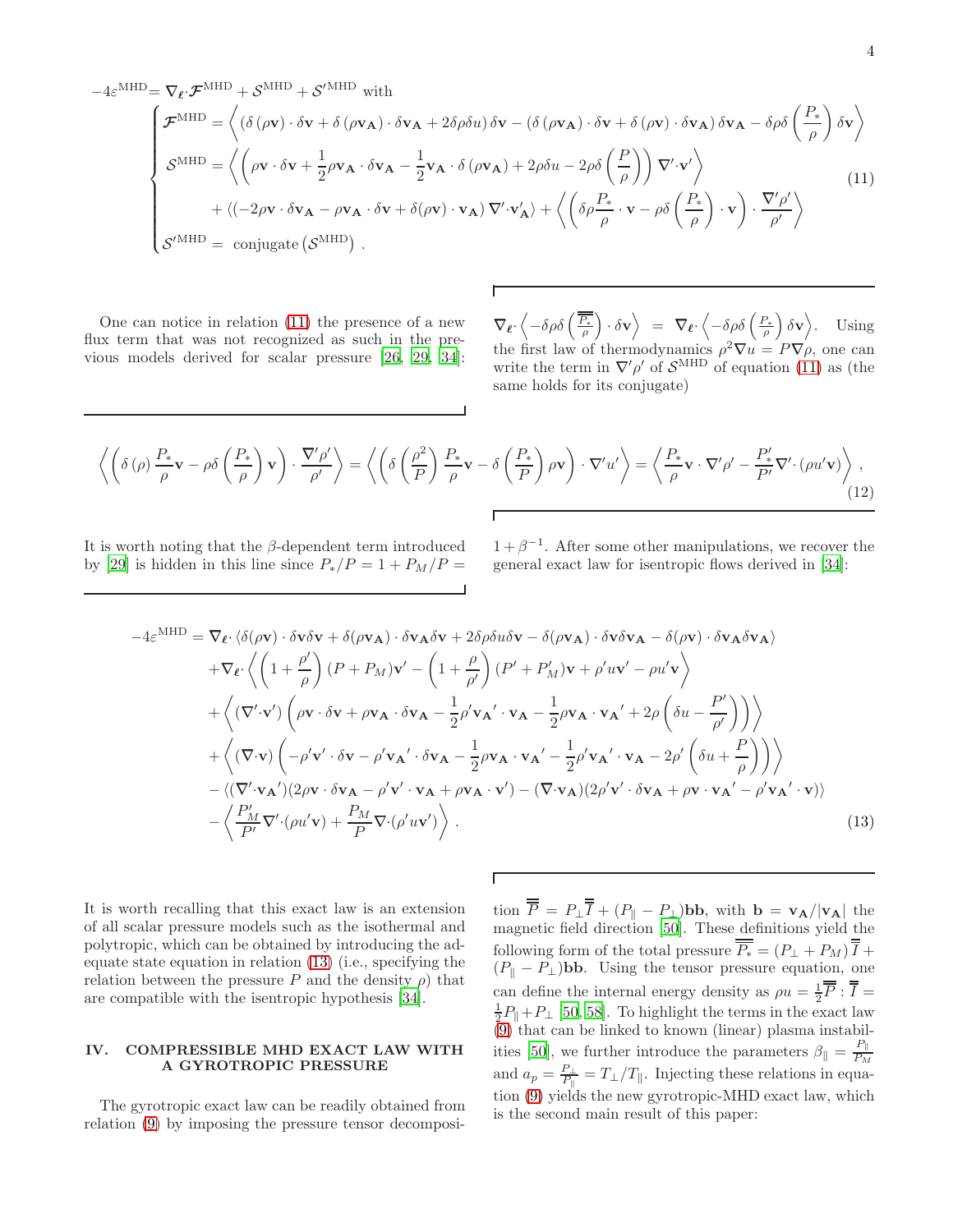<span id="page-4-0"></span>
$$
-4\varepsilon^{\text{GYR}} = \nabla_{\ell} \cdot \mathcal{F}^{\text{GYR}} + \mathcal{S}^{\text{GYR}} + \mathcal{S}^{\text{GYR}} \text{ with}
$$
\n
$$
\mathcal{F}^{\text{GYR}} = \langle \delta (\rho \mathbf{v}) \cdot \delta \mathbf{v} \delta \mathbf{v} + \delta (\rho \mathbf{v}_{\mathbf{A}}) \cdot \delta \mathbf{v}_{\mathbf{A}} \delta \mathbf{v} - \delta (\rho \mathbf{v}_{\mathbf{A}}) \cdot \delta \mathbf{v} \delta \mathbf{v}_{\mathbf{A}} - \delta (\rho \mathbf{v}) \cdot \delta \mathbf{v}_{\mathbf{A}} \delta \mathbf{v}_{\mathbf{A}} \rangle
$$
\n
$$
+ \langle \delta \rho \delta \left( \frac{\mathbf{v}_{\mathbf{A}}^2}{2} (\beta_{\parallel} [1 + a_{p}] - 1) \right) \delta \mathbf{v} - \delta \rho \delta \left( \frac{\beta_{\parallel}}{2} [1 - a_{p}] \mathbf{v}_{\mathbf{A}} \mathbf{v}_{\mathbf{A}} \right) \cdot \delta \mathbf{v} \rangle ,
$$
\n
$$
\mathcal{S}^{\text{GYR}} = \langle (\rho \mathbf{v} \cdot \delta \mathbf{v} + \frac{1}{2} \rho \mathbf{v}_{\mathbf{A}} \cdot \delta \mathbf{v}_{\mathbf{A}} - \frac{1}{2} \mathbf{v}_{\mathbf{A}} \cdot \delta (\rho \mathbf{v}_{\mathbf{A}}) + \rho \delta \left( \frac{\mathbf{v}_{\mathbf{A}}^2 \beta_{\parallel}}{2} \right) \right) \nabla' \cdot \mathbf{v}' - \rho \delta (\beta_{\parallel} [1 - a_{p}] \mathbf{v}_{\mathbf{A}} \mathbf{v}_{\mathbf{A}}) : \nabla' \mathbf{v}' \rangle
$$
\n
$$
+ \langle (-2\rho \mathbf{v} \cdot \delta \mathbf{v}_{\mathbf{A}} - \rho \mathbf{v}_{\mathbf{A}} \cdot \delta \mathbf{v} + \delta (\rho \mathbf{v}) \cdot \mathbf{v}_{\mathbf{A}}) \nabla' \cdot \mathbf{v}'_{\mathbf{A}} \rangle
$$
\n
$$
+ \langle (\delta \rho) \frac{\mathbf{v}_{\
$$

Equation [\(14\)](#page-4-0) shows the presence of new terms brought in by pressure anisotropy, which reveals how the turbulent cascade can be connected to the plasma instability conditions. For instance, the terms proportional to  $1-a_p$ will have either positive or negative contribution to the cascade rate depending on the stability condition  $a_p > 1$ or  $a_p < 1$ . In case of a positive (resp. negative) contribution to the cascade rate, pressure anisotropy can be seen as a source of "free energy" (resp. a sink) that can reinforce (resp. diminish) the turbulence cascade. Furthermore, if the pressure anisotropy terms dominate the cascade then the instability would impact both the value of the energy cascade rate and its "sense" (direct vs. inverse). Equation [\(14\)](#page-4-0), which can be used on simulation and spacecraft data, may thus provide a solid theoretical explanation of the results reported in [\[39,](#page-7-19) [41\]](#page-7-6) and to the overall prominent role of the instabilities (non necessarily linear) in controlling part of the dynamics in astrophysical plasmas [\[45,](#page-7-12) [46](#page-7-13), [56](#page-8-3), [60](#page-8-7)].

In relation [\(14\)](#page-4-0) the parameters  $\beta_{\parallel}$  and  $a_p$  that depend on the pressure components  $P_{\parallel}$  and  $P_{\perp}$  are not yet determined since this relation derives from the internal energy equation [\(4\)](#page-1-0), which constrains the sum of the two pressure components but not the individual ones. The latter can be determined by further introducing any closure equation compatible with the definition of the internal energy  $\rho u = \frac{1}{2} \overline{P} : \overline{I}$  for each pressure component as done in the CGL-MHD theory.

We note finally that the Hall correction derived in section [III A](#page-2-1) remains valid with this gyrotropic version of the exact law.

#### A. Exact law for the CGL-MHD system

The CGL-MHD closure equations written in their conservative form [\[50\]](#page-7-15) read

<span id="page-4-1"></span>
$$
\frac{d}{dt}\left(\frac{P_{\parallel}B^2}{\rho^3}\right) = 0, \text{ and } \frac{d}{dt}\left(\frac{P_{\perp}}{\rho B}\right) = 0, \quad (15)
$$

where  $d/dt$  is the total time derivative. Equations [\(15\)](#page-4-1) lead to the integrated form of the pressures and, consequently, to the forms of the parameters  $\beta_{\parallel} = 2C_{\parallel} \frac{\rho}{\mathbf{v_A}^4}$  and  $a_p = C_p \frac{|{\bf v_A}|^3}{a^{1/2}}$  $\frac{\mathbf{v}_{\mathbf{A}}}{\rho^{1/2}}$ , where the constants  $C_{\parallel}$  and  $C_p$  guaranty the homogeneity. Injecting these integrated relations in equation [\(14\)](#page-4-0) yields the new CGL-MHD exact law, which is the third result of this paper: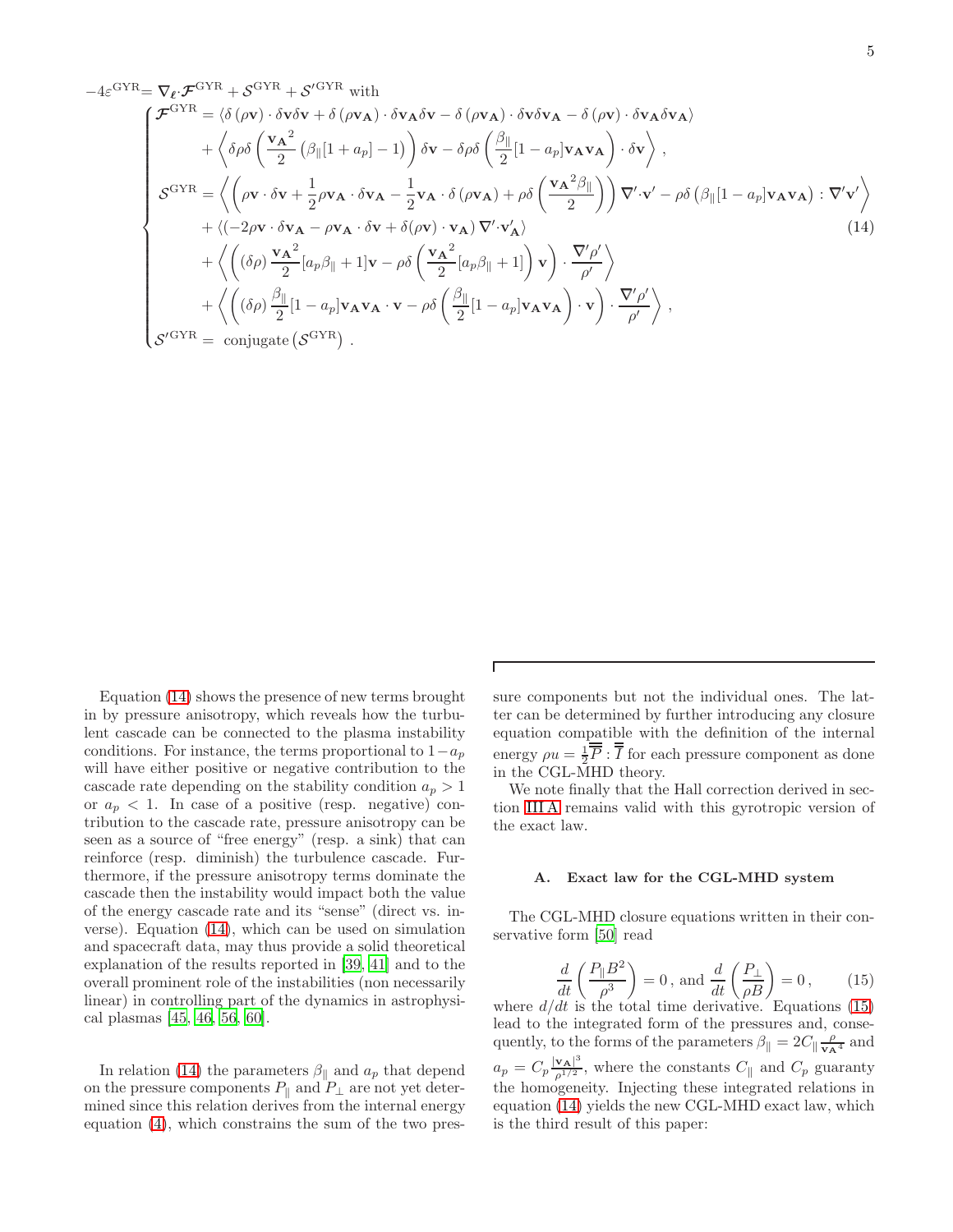$$
-4\varepsilon^{\text{CGL}} = \nabla_{\ell} \cdot \mathcal{F}^{\text{CGL}} + \mathcal{S}^{\text{CGL}} \text{ with}
$$
\n
$$
-4\varepsilon^{\text{CGL}} = \langle \delta \left( \rho \mathbf{v} \right) \cdot \delta \mathbf{v} \delta \mathbf{v} + \delta \left( \rho \mathbf{v}_{\mathbf{A}} \right) \cdot \delta \mathbf{v}_{\mathbf{A}} \delta \mathbf{v} - \delta \left( \rho \mathbf{v}_{\mathbf{A}} \right) \cdot \delta \mathbf{v} \delta \mathbf{v}_{\mathbf{A}} - \delta \left( \rho \mathbf{v} \right) \cdot \delta \mathbf{v}_{\mathbf{A}} \delta \mathbf{v}_{\mathbf{A}} \rangle
$$
\n
$$
+ \left\langle \delta \rho \delta \left( \frac{\mathbf{v}_{\mathbf{A}}^2}{2} \left( 2C_{\parallel} \frac{\rho}{\mathbf{v}_{\mathbf{A}}^4} [1 + C_{p} \frac{|\mathbf{v}_{\mathbf{A}}|^3}{\rho^{1/2}}] - 1 \right) \right) \delta \mathbf{v} - \delta \rho \delta \left( C_{\parallel} \frac{\rho}{\mathbf{v}_{\mathbf{A}}^4} [1 - C_{p} \frac{|\mathbf{v}_{\mathbf{A}}|^3}{\rho^{1/2}}] \mathbf{v}_{\mathbf{A}} \mathbf{v}_{\mathbf{A}} \right) \cdot \delta \mathbf{v} \right\rangle,
$$
\n
$$
\mathcal{S}^{\text{GGL}} = \left\langle \left( \rho \mathbf{v} \cdot \delta \mathbf{v} + \frac{1}{2} \rho \mathbf{v}_{\mathbf{A}} \cdot \delta \mathbf{v}_{\mathbf{A}} - \frac{1}{2} \mathbf{v}_{\mathbf{A}} \cdot \delta \left( \rho \mathbf{v}_{\mathbf{A}} \right) + \rho \delta \left( \frac{C_{\parallel} \rho}{\mathbf{v}_{\mathbf{A}}^2} \right) \right) \nabla' \cdot \mathbf{v}' \right\rangle
$$
\n
$$
- \left\langle 2\rho \delta \left( C_{\parallel} \frac{\rho}{\mathbf{v}_{\mathbf{A}}^4} [1 - C_{p} \frac{|\mathbf{v}_{\mathbf{A}}|^3}{\rho^{1/2}}] \math
$$

In the isotropic limit  $P_{\parallel} = P_{\perp}$  one finds the adiabatic (mono-atomic) case with a polytropic index  $\gamma = 5/3$  and  $\rho u = 3P/2$ . Note that in the CGL-Hall-MHD the pressure equations do not write in a conservative form as those of the CGL-MHD (see equation  $(15)$ ) [\[50\]](#page-7-15). This prevents us from obtaining a reduced form of the exact law for the CGL-Hall-MHD as that of the CGL-MHD. Nevertheless, the exact law [\(10\)](#page-2-2) is applicable to any CGL-Hall-MHD simulation data since the closure equations of the latter are compatible with the internal energy (equation [\(4\)](#page-1-0)) used to derive the law [\(10\)](#page-2-2) above.

## B. The incompressible MHD with a gyrotropic pressure: a generalization of the Politano and Pouquet's law

In the incompressible limit, i.e.  $\rho = \rho_0$  and  $\nabla \cdot \mathbf{v} = 0$ , equation [\(14\)](#page-4-0) becomes :

<span id="page-5-0"></span>
$$
4\varepsilon^{IGYR} = 4\varepsilon^{PP98} + \rho_0 \left\langle \delta \left( \beta_{\parallel} [1 - a_p] \mathbf{v}_A \mathbf{v}_A \right) : \delta(\nabla \mathbf{v}) \right\rangle, \tag{17}
$$

where  $\varepsilon^{IGYR}$  stands for the cascade rate of incompressible gyrotropic model and  $-4\varepsilon^{PP98}$  =  $\rho_0 \nabla_{\ell} \cdot \langle (\delta \mathbf{v} \cdot \delta \mathbf{v} + \delta \mathbf{v_A} \cdot \delta \mathbf{v_A}) \delta \mathbf{v} - 2 \delta \mathbf{v_A} \cdot \delta \mathbf{v} \delta \mathbf{v_A} \rangle$  is the so-called Politano and Pouquet's law [\[18](#page-6-9)], hereafter PP98, Interestingly, we evidence in equation [\(17\)](#page-5-0) the presence of a new source term brought in by the anisotropy of the pressure tensor, which is written as a contraction of two increment tensors. Equation [\(17\)](#page-5-0) is the fourth result of this paper. It generalizes PP98 to incompressible plasmas with a gyrotropic pressure and the notion of source terms. Indeed, so far the terminology of "source" terms introduced in [\[25\]](#page-7-1) reflects compression (resp. dilatation) of the plasma that can sustain (resp. oppose) the cascade in the inertial range [\[33\]](#page-7-20). Here we evidence a new source term in the incompressible gyrotropic limit that is not tied to plasma contraction/dilatation, but to pressure anisotropy. It reflects the exchange between the no longer-conserved in-

ternal energy (unlike in incompressible pressure-isotropic flows [\[34](#page-7-2)]) with the sum of the magnetic and kinetic energies as can be seen in equation [\(4\)](#page-1-0) where we have  $-\frac{P}{\rho_0}$ :  $\nabla v \neq 0$ . This leads us to propose the following generalization of the notion of source: for compressible isentropic flows with a gyrotropic pressure tensor, the cascade of the kinetic and magnetic energies can be opposed/sustained by compression/dilatation of the fluid and by pressure anisotropy, the latter being relevant even in incompressible flows. For weakly compressible plasmas (e.g., SW), this result implies that the first order correction to the PP98 law would not come from density fluctuations, but rather from (incompressible) pressure anisotropy.

Similarly to the compressible gyrotropic case discussed above, the parameters  $\beta_{\parallel}$  and  $a_p$  remain undetermined. To determine the pressure components  $P_{\parallel}$  and  $P_{\perp}$  the internal energy equation [\(4\)](#page-1-0) (with now  $\rho = \rho_0$ ) is complemented by a new equation coming from imposing the incompressiblity condition  $\nabla \cdot \mathbf{v} = 0$  on the momentum equation [\(2\)](#page-0-1) (with  $\rho = \rho_0$ , and  $\mathbf{d}_{\mathbf{k}} = \mathbf{f} = 0$  for simplicity), as done for incompressible isotropic hydrodynamics [\[6\]](#page-6-7) or Hall-MHD [\[61\]](#page-8-8). This yields the generalized pressure balance equation for incompressible gyrotropic pressure tensor, namely,

<span id="page-5-1"></span>
$$
\nabla \cdot \nabla \cdot (\rho \mathbf{v}_{\mathbf{A}} \mathbf{v}_{\mathbf{A}} - \rho \mathbf{v} \mathbf{v} - \overline{P_*}) = 0, \qquad (18)
$$

Solving equations [\(4\)](#page-1-0) (with  $\rho = \rho_0$ ) and [\(18\)](#page-5-1) allows one to close the new incompressible gyrotropic MHD system proposed here and to self-consistently determine  $P_{\parallel}$  and  $P_{\perp}$ . However, for nearly incompressible plasmas such as the SW, the exact law [\(17\)](#page-5-0) can be directly applied to spacecraft data when  $P_{\parallel}$  and  $P_{\perp}$  are accessible to measurements assuming equation [\(18\)](#page-5-1) to hold, as it has been done in all previous observational studies that used the PP98 model (assuming a scalar pressure).

Note finally that the new model of incompressible gyrotropic (whose exact law is given by equation [\(17\)](#page-5-0)) admits the oblique firehose instability as a linear solution,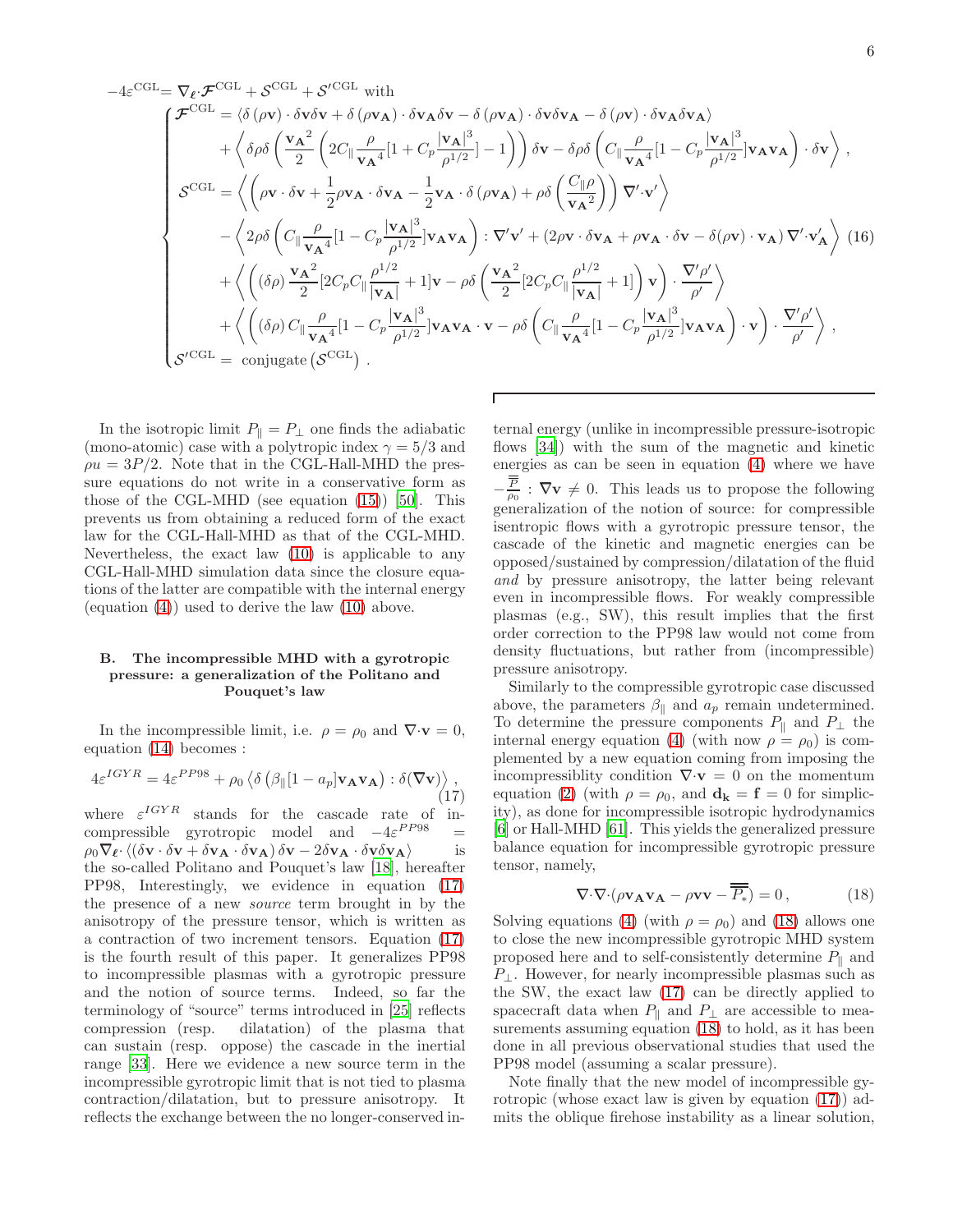which is the unstable version of the known shear Alfvén mode [\[50\]](#page-7-15).

### V. CONCLUSION

We derived new general exact laws for homogeneous MHD and Hall-MHD turbulent flows that go beyond the pressure isotropy assumption, which make them more realistic to study strong turbulence in magnetized plasmas. By considering the specific case of a CGL closure, we showed that the new law involves new flux and source terms that potentially can reflect the impact of plasma instabilities on the turbulent cascade. In the limit of incompressible MHD with a gyrotropic pressure we provided a

- <span id="page-6-0"></span>[1] T. von Karman and L. Howarth, On the Statistical Theory of Isotropic Turbulence, [Proc. R. Soc. Lond. A](https://doi.org/10.1098/rspa.1938.0013) 164, 192 (1938).
- [2] A. S. Monin and A. M. Jaglom, Statistical fluid mechanics: mechanics of turbulence, english ed. updated, augmented and rev ed., Vol. 1 (MIT Press, Cambridge, Mass, 1971).
- <span id="page-6-1"></span>[3] A. S. Monin and A. M. Jaglom, Statistical fluid mechanics: mechanics of turbulence, 2nd ed., Vol. 2 (MIT Press, Cambridge, 1975) oCLC: 245996380.
- <span id="page-6-2"></span>[4] A. N. Kolmogorov, Dissipation of Energy in the Locally Isotropic Turbulence, [Proc. R. Soc. A](https://doi.org/10.1098/rspa.1991.0076) 434, 15 (1991).
- [5] Kolmogorov, The local structure of turbulence in incompressible viscous fluid for very large Reynolds numbers, [Proc. R. Soc. Lond. A](https://doi.org/10.1098/rspa.1991.0075) 434, 9 (1991).
- <span id="page-6-7"></span>[6] U. Frisch, Turbulence: The Legacy of A.N. Kolmogorov (CAMBRIDGE UNIVERSITY PRESS, 1995).
- [7] R. A. Antonia, M. Ould-Rouis, F. Anselmet, and Y. Zhu, Analogy between predictions of Kolmogorov and Yaglom, [J. Fluid Mech.](https://doi.org/10.1017/S0022112096004090) 332, 395 (1997), publisher: Cambridge University Press.
- [8] V. E. Zakharov, V. S. L'vov, and G. Falkovich, [Kolmogorov Spectra of Turbulence I: Wave Turbulence,](https://doi.org/10.1007/978-3-642-50052-7) Springer Series in Nonlinear Dynamics (Springer-Verlag, Berlin Heidelberg, 1992).
- <span id="page-6-8"></span>[9] S. Galtier, [Introduction to Modern Magnetohydrodynamics](https://doi.org/10.1017/CBO9781316665961) (Cambridge University Press, Cambridge, 2016).
- <span id="page-6-3"></span>[10] S. Galtier, Physique de la Turbulence: des tourbillons aux ondes (CNRS Editions / EDP Sciences (Savoirs Actuels), 2021).
- <span id="page-6-4"></span>[11] C. W. Smith, K. Hamilton, B. J. Vasquez, and R. J. Leamon, Dependence of the Dissipation Range Spectrum of Interplanetary Magnetic Fluctuationson the Rate of Energy Cascade, ApJ 645[, L85 \(2006\),](https://doi.org/10.1086/506151) publisher: IOP Publishing.
- [12] L. Sorriso-Valvo, R. Marino, V. Carbone, A. Noullez, F. Lepreti, P. Veltri, R. Bruno, B. Bavassano, and E. Pietropaolo, Observation of Inertial Energy Cascade in Interplanetary Space Plasma, [Phys. Rev. Lett.](https://doi.org/10.1103/PhysRevLett.99.115001) 99, 115001 (2007), publisher: American Physical Society.

generalization of the Politano and Pouquet's law [\[17\]](#page-6-6) to pressure anisotropic plasmas, where a new incompressible source term is revealed and highlights a fundamental difference between pressure isotropic and anisotropic plasmas: internal energy is not conserved in the latter and pressure anisotropy can act as a source of free-energy to supply the turbulent cascade with an additional energy. This work thus paves the road to new and more rigorous (albeit fluid) studies of the interplay between turbulent (fluid) cascade and plasma instabilities, both in numerical simulations and spacecraft observations when the full

Acknowledgement.— PS is funded by a DIM-ACAV+ Doctoral fellowship. FS thanks T. Passot for fruitful discussions.

pressure tensor is accessible to measurements.

- [13] N. Andrés, F. Sahraoui, S. Galtier, L. Z. Hadid, R. Ferrand, and S. Y. Huang, Energy cascade rate measured in a collisionless space plasma with MMS data and compressible Hall magnetohydrodynamic turbulence theory, [Phys. Rev. Lett.](https://doi.org/10.1103/PhysRevLett.123.245101) 123, 245101 (2019), arXiv: 1911.09749.
- [14] L. Sorriso-Valvo, F. Catapano, A. Retinò, O. Le Contel, D. Perrone, O. W. Roberts, J. T. Coburn, V. Panebianco, F. Valentini, S. Perri, A. Greco, F. Malara, V. Carbone, P. Veltri, O. Pezzi, F. Fraternale, F. Di Mare, R. Marino, B. Giles, T. E. Moore, C. T. Russell, R. B. Torbert, J. L. Burch, and Y. V. Khotyaintsev, Turbulence-Driven Ion Beams in the Magnetospheric Kelvin-Helmholtz Instability, [Phys. Rev. Lett.](https://doi.org/10.1103/PhysRevLett.122.035102) 122, 035102 (2019), publisher: American Physical Society.
- [15] R. Bandyopadhyay, L. Sorriso-Valvo, A. Chasapis, P. Hellinger, W. H. Matthaeus, A. Verdini, S. Landi, L. Franci, L. Matteini, B. L. Giles, D. J. Gershman, T. E. Moore, C. J. Pollock, C. T. Russell, R. J. Strangeway, R. B. Torbert, and J. L. Burch, In Situ Observation of Hall Magnetohydrodynamic Cascade in Space Plasma, [Phys. Rev. Lett.](https://doi.org/10.1103/PhysRevLett.124.225101) 124, 225101 (2020), publisher: American Physical Society.
- <span id="page-6-5"></span>[16] P. Quijia, F. Fraternale, J. E. Stawarz, C. L. Vásconez, S. Perri, R. Marino, E. Yordanova, and L. Sorriso-Valvo, Comparing turbulence in a Kelvin–Helmholtz instability region across the terrestrial magnetopause, [Monthly Notices of the Royal Astronomical Society](https://doi.org/10.1093/mnras/stab319) 503, 4815 (2021) eprint: https://academic.oup.com/mnras/articlepdf/503/4/4815/37011806/stab319.pdf.
- <span id="page-6-6"></span>[17] H. Politano and A. Pouquet, Dynamical length scales for turbulent magnetized flows, [Geophys. Res. Lett.](https://doi.org/10.1029/97GL03642) 25, 273 (1998).
- <span id="page-6-9"></span>[18] H. Politano and A. Pouquet, von Kármán–Howarth equation for magnetohydrodynamics and its consequences on third-order longitudinal structure and correlation functions, [Phys. Rev. E](https://doi.org/10.1103/PhysRevE.57.R21) 57, R21 (1998).
- [19] S. Galtier, von Kármán–Howarth equations for Hall magnetohydrodynamic flows, Phys. Rev. E 77[, 015302 \(2008\).](https://doi.org/10.1103/PhysRevE.77.015302)
- [20] N. Andrés, S. Galtier, and F. Sahraoui, Exact scaling laws for helical three-dimensional two-fluid turbulent plasmas, Phys. Rev. E 94[, 063206 \(2016\).](https://doi.org/10.1103/PhysRevE.94.063206)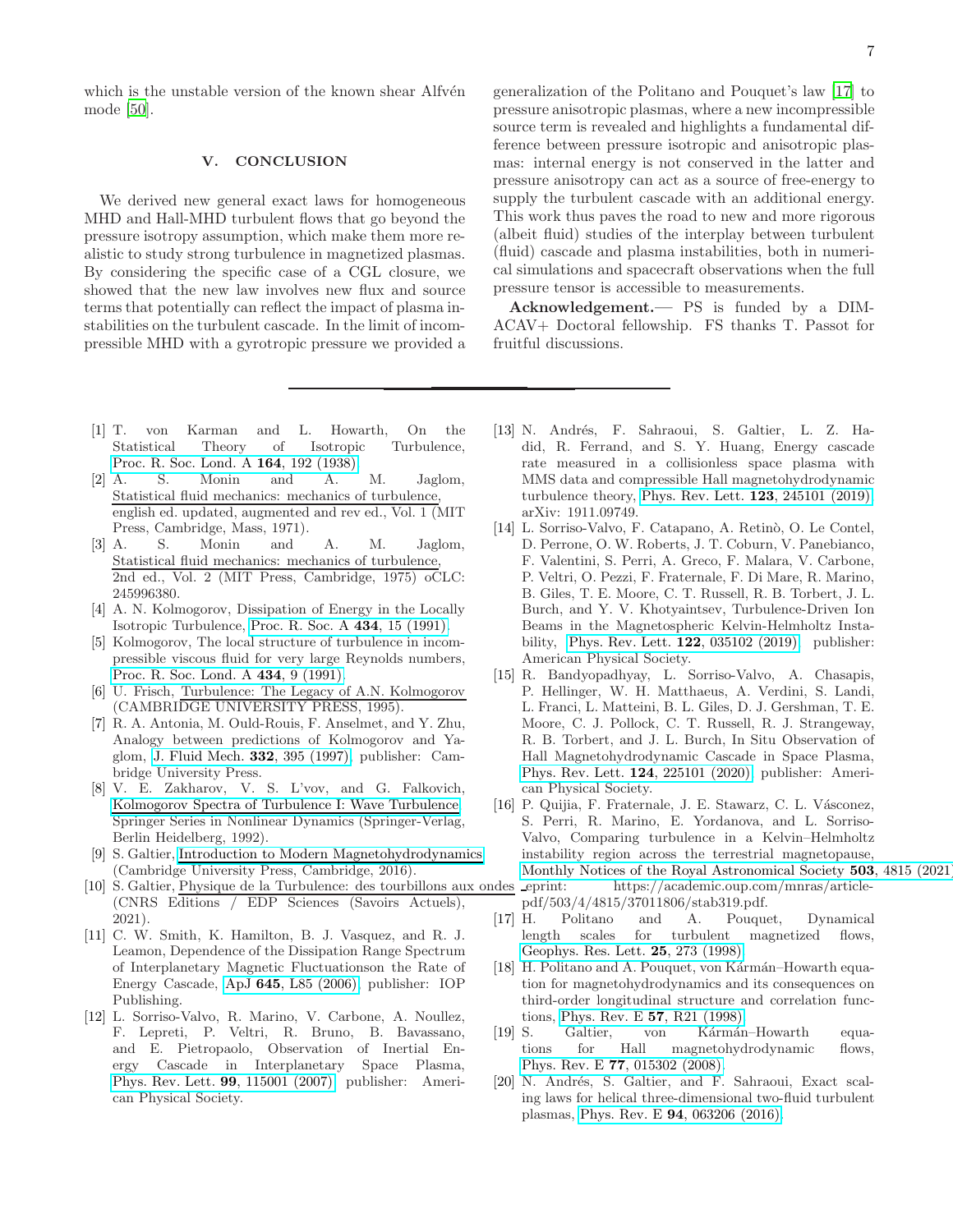- [21] N. Andrés, P. D. Mininni, P. Dmitruk, and D. O. Gómez, von Kármán–Howarth equation for three-dimensional two-fluid plasmas, Phys. Rev. E 93[, 063202 \(2016\).](https://doi.org/10.1103/PhysRevE.93.063202)
- [22] S. Banerjee and S. Galtier, An alternative formulation for exact scaling relations in hydrodynamic and magnetohydrodynamic turbulence, [J. Phys. A: Math. Theor.](https://doi.org/10.1088/1751-8113/50/1/015501) 50, 015501 (2017).
- [23] P. Hellinger, A. Verdini, S. Landi, L. Franci, and L. Matteini, von Kármán–Howarth Equation for Hall Magnetohydrodynamics: Hybrid Simulations, [The Astrophysical Journal](https://doi.org/10.3847/2041-8213/aabc06) 857, L19 (2018), publisher: American Astronomical Society.
- <span id="page-7-0"></span>[24] R. Ferrand, S. Galtier, F. Sahraoui, R. Meyrand, N. Andrés, and S. Banerjee, On Exact Laws in Incompressible Hall Magnetohydrodynamic Turbulence, ApJ 881[, 50 \(2019\).](https://doi.org/10.3847/1538-4357/ab2be9)
- <span id="page-7-1"></span>[25] S. Galtier and S. Banerjee, Exact Relation for Correlation Functions in Compressible Isothermal Turbulence, [Phys. Rev. Lett.](https://doi.org/10.1103/PhysRevLett.107.134501) 107, 134501 (2011).
- <span id="page-7-18"></span>[26] S. Banerjee and S. Galtier, Exact relation with two-point correlation functions and phenomenological approach for compressible magnetohydrodynamic turbulence, Phys. Rev. E 87, 7 (2013).
- [27] S. Banerjee and S. Galtier, A Kolmogorov-like exact relation for compressible polytropic turbulence, [J. Fluid Mech.](https://doi.org/10.1017/jfm.2013.657) 742, 230 (2014).
- [28] S. Banerjee, L. Z. Hadid, F. Sahraoui, and S. Galtier, Scaling of compressible magnetohydrodynamic turbulence in the fast solar wind, ApJL 829[, L27 \(2016\),](https://doi.org/10.3847/2041-8205/829/2/L27) publisher: American Astronomical Society.
- <span id="page-7-16"></span>[29] N. Andrés and F. Sahraoui, Alternative derivation of exact law for compressible and isothermal magnetohydrodynamics turbulence, Phys. Rev. E 96[, 053205 \(2017\).](https://doi.org/10.1103/PhysRevE.96.053205)
- <span id="page-7-17"></span>[30] N. Andrés, S. Galtier, and F. Sahraoui, Exact law for homogeneous compressible Hall magnetohydrodynamics turbulence, Phys. Rev. E 97[, 013204 \(2018\).](https://doi.org/10.1103/PhysRevE.97.013204)
- [31] N. Andrés, F. Sahraoui, S. Galtier, L. Z. Hadid, P. Dmitruk, and P. D. Mininni, Energy cascade rate in isothermal compressible magnetohydrodynamic turbulence, [J. Plasma Phys.](https://doi.org/10.1017/S0022377818000788) 84, 21 (2018).
- [32] S. Banerjee and N. Andrés, Scale-to-scale energy transfer rate in compressible two-fluid plasma turbulence, Phys. Rev. E 101[, 043212 \(2020\).](https://doi.org/10.1103/PhysRevE.101.043212)
- <span id="page-7-20"></span>[33] R. Ferrand, S. Galtier, F. Sahraoui, and C. Federrath, Compressible Turbulence in the Interstellar Medium: New Insights from a High-resolution Supersonic Turbulence Simulation, ApJ 904[, 160 \(2020\),](https://doi.org/10.3847/1538-4357/abb76e) publisher: American Astronomical Society.
- <span id="page-7-2"></span>[34] P. Simon and F. Sahraoui, General Exact Law of Compressible Isentropic Magnetohydrodynamic Flows: Theory and Spacecraft Observations in the Solar Wind, [ApJ , 9 \(2021\).](https://doi.org/10.3847/1538-4357/ac0337)
- <span id="page-7-3"></span>[35] S. Banerjee and A. G. Kritsuk, Exact relations for energy transfer in self-gravitating isothermal turbulence, Phys. Rev. E 96[, 053116 \(2017\),](https://doi.org/10.1103/PhysRevE.96.053116) publisher: American Physical Society.
- <span id="page-7-4"></span>[36] S. Banerjee and A. G. Kritsuk, Energy transfer in compressible magnetohydrodynamic turbulence for isothermal self-gravitating fluids, Phys. Rev. E 97[, 023107 \(2018\),](https://doi.org/10.1103/PhysRevE.97.023107) publisher: American Physical Society.
- <span id="page-7-5"></span>[37] B. T. MacBride, C. W. Smith, and M. A. Forman, The Turbulent Cascade at 1 AU: Energy Transfer and the Third-Order Scaling for MHD, ApJ 679[, 1644 \(2008\),](https://doi.org/10.1086/529575)

publisher: IOP Publishing.

- [38] J. E. Stawarz, C. W. Smith, B. J. Vasquez, M. A. Forman, and B. T. MacBride, THE TURBULENT CASCADE AND PROTON HEATING IN THE SO-LAR WIND AT 1 AU, ApJ 697[, 1119 \(2009\),](https://doi.org/10.1088/0004-637X/697/2/1119) publisher: American Astronomical Society.
- <span id="page-7-19"></span>[39] K. T. Osman, M. Wan, W. H. Matthaeus, J. M. Weygand, and S. Dasso, Anisotropic Third-Moment Estimates of the Energy Cascade in Solar Wind Turbulence Using Multispacecraft Data, [Phys. Rev. Lett.](https://doi.org/10.1103/PhysRevLett.107.165001) 107, 165001 (2011).
- [40] L. Z. Hadid, F. Sahraoui, and S. Galtier, Energy Cascade Rate In Compressible Fast And Slow Solar Wind Turbulence, ApJ 838[, 9 \(2017\),](https://doi.org/10.3847/1538-4357/aa603f) arXiv: 1612.02150.
- <span id="page-7-6"></span>[41] L. Hadid, F. Sahraoui, S. Galtier, and S. Huang, Compressible Magnetohydrodynamic Turbulence in the Earth's Magnetosheath: Estimation of the Energy Cascade Rate Using in situ Spacecraft Data, [Phys. Rev. Lett.](https://doi.org/10.1103/PhysRevLett.120.055102) 120, 055102 (2018).
- <span id="page-7-7"></span>[42] D. Griffel and L. Davis, The anisotropy of the solar wind, [Planetary and Space Science](https://doi.org/10.1016/0032-0633(69)90105-6) 17, 1009 (1969).
- [43] S. P. Gary, R. M. Skoug, J. T. Steinberg, and C. W. Smith, Proton temperature anisotropy constraint in the solar wind: ACE observations, [Geophysical Research Letters](https://doi.org/10.1029/2001GL013165) 28, 2759 (2001).
- [44] J. C. Kasper, A. J. Lazarus, and S. P. Gary, Wind/SWE observations of firehose constraint on solar wind proton temperature anisotropy: FIRE-HOSE CONSTRAINT ON PROTON ANISOTROPY, [Geophys. Res. Lett.](https://doi.org/10.1029/2002GL015128) 29, 20 (2002).
- <span id="page-7-12"></span>[45] S. D. Bale, J. C. Kasper, G. G. Howes, E. Quataert, C. Salem, and D. Sundkvist, Magnetic Fluctuation Power Near Proton Temperature Anisotropy Instability Thresholds in the Solar Wind, [Phys. Rev. Lett.](https://doi.org/10.1103/PhysRevLett.103.211101) 103, 211101 (2009).
- <span id="page-7-13"></span>[46] P. Hellinger, P. Trávníček, J. C. Kasper, and A. J. Lazarus, Solar wind proton temperature anisotropy: Linear theory and WIND/SWE observations, [Geophysical Research Letters](https://doi.org/10.1029/2006GL025925) 33, L09101 (2006).
- <span id="page-7-8"></span>[47] F. Sahraoui, G. Belmont, L. Rezeau, N. Cornilleau-Wehrlin, J. L. Pinçon, and A. Balogh, Anisotropic Turbulent Spectra in the Terrestrial Magnetosheath as Seen by the Cluster Spacecraft, [Phys. Rev. Lett.](https://doi.org/10.1103/PhysRevLett.96.075002) 96, 075002 (2006).
- <span id="page-7-9"></span>[48] G. F. Chew, M. Goldberger, and F. E. Low, The Boltzmann equation an d the one-fluid hydromagnetic equations in the absence of particle collisions, [Proc. R. Soc. Lond. A](https://doi.org/10.1098/rspa.1956.0116) 236, 112 (1956).
- <span id="page-7-10"></span>[49] T. Passot and P. L. Sulem, Collisionless magnetohydrodynamics with gyrokinetic effects, [Physics of Plasmas](https://doi.org/10.1063/1.2751601) 14, 082502 (2007), publisher: American Institute of Physics.
- <span id="page-7-15"></span>[50] P. Hunana, A. Tenerani, G. P. Zank, E. Khomenko, M. L. Goldstein, G. M. Webb, P. S. Cally, M. Collados, M. Velli, and L. Adhikari, An introductory guide to fluid models with anisotropic temperatures. Part 1. CGL description and collisionless fluid hierarchy, J. Plasma Phys. 85[, 205850602 \(2019\).](https://doi.org/10.1017/S0022377819000801)
- <span id="page-7-11"></span>[51] L. N. Hau and B. J. Wang, On MHD waves, firehose and mirror instabilities in anisotropic plasmas, [Nonlinear Processes in Geophysics](https://doi.org/10.5194/npg-14-557-2007) 14, 557 (2007).
- <span id="page-7-14"></span>[52] E. E. Scime, P. A. Keiter, M. M. Balkey, R. F. Boivin, J. L. Kline, M. Blackburn, and S. P. Gary, Ion temperature anisotropy limitation in high beta plasmas,